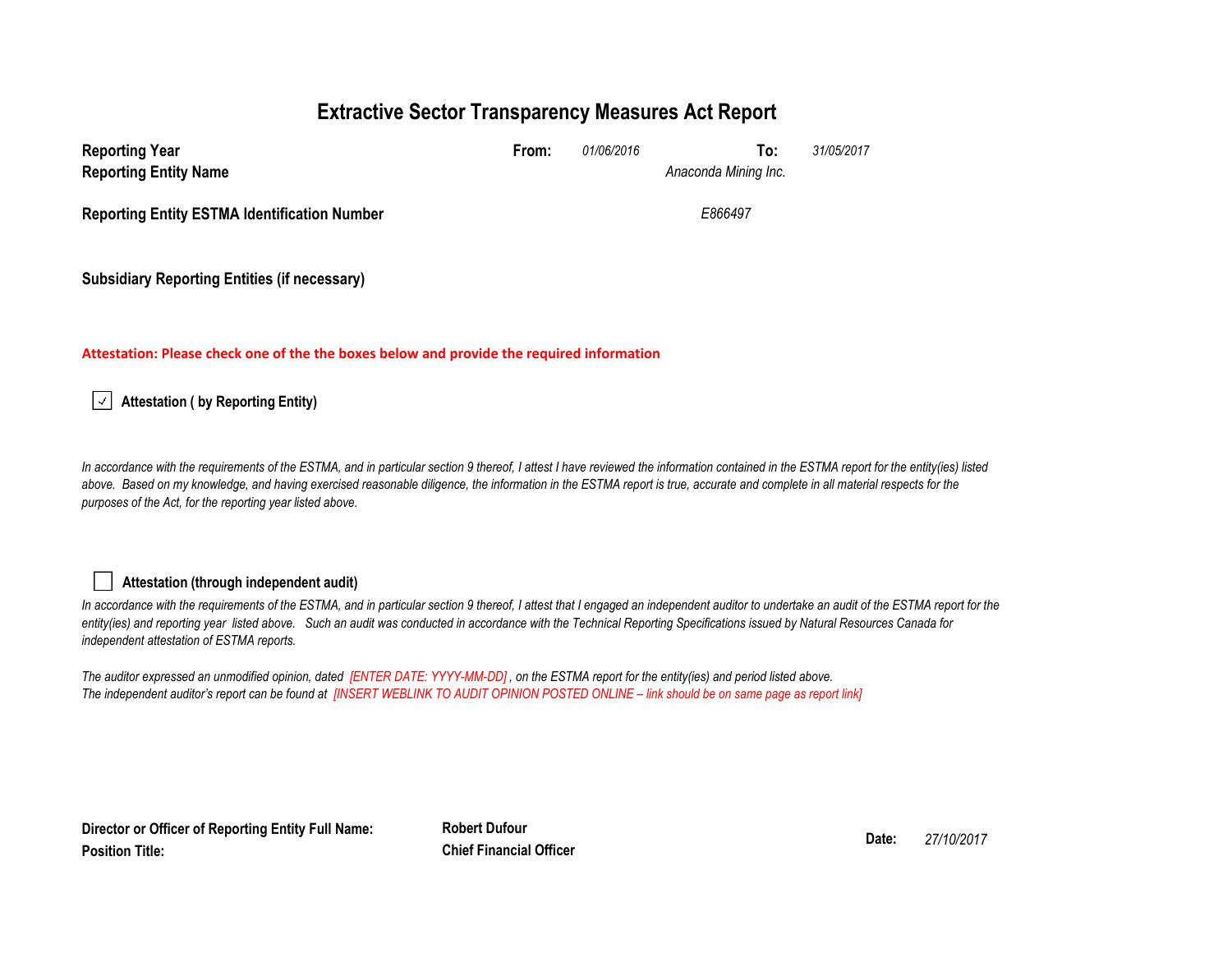### **Extractive Sector Transparency Measures Act - Annual Report**

| <b>Reporting Year</b><br><b>Reporting Entity Name</b>         | From: | 01/06/2016<br>Anaconda Mining Inc. | To: | 31/05/2017 |
|---------------------------------------------------------------|-------|------------------------------------|-----|------------|
| <b>Reporting Entity ESTMA</b><br><b>Identification Number</b> |       | E866497                            |     |            |

# **Subsidiary Reporting Entities (if necessary)**

| <b>Payments by Payee</b> |                                                                                         |              |                  |                      |                                               |                   |                          |                                     |                            |              |
|--------------------------|-----------------------------------------------------------------------------------------|--------------|------------------|----------------------|-----------------------------------------------|-------------------|--------------------------|-------------------------------------|----------------------------|--------------|
| <b>Country</b>           | Payee Name                                                                              | <b>Taxes</b> | <b>Royalties</b> | Fees                 | Production Entitlements   Bonuses   Dividends |                   |                          | Infrastructure Improvement Payments | Total Amount paid to Payee | <b>Notes</b> |
|                          |                                                                                         |              |                  |                      |                                               |                   |                          |                                     |                            |              |
| Canada                   | Newfoundland and Labrador - Department of<br>Natural Resources (Newfoundland Exchequer) |              |                  | $-$ \$ 220,000.00    | $\sim$ $\sim$                                 | $\sim$            | $\sim$                   | $\sim$ $\sim$                       | 220,000.00                 |              |
| Canada                   | Workplace Health, Safety and Compensation<br>Commission Newfoundland and Labrador       |              |                  | 90,000.00            |                                               | <b>CONTRACTOR</b> |                          |                                     | 90,000.00                  |              |
|                          |                                                                                         |              |                  |                      |                                               |                   |                          |                                     |                            |              |
|                          |                                                                                         |              |                  |                      |                                               |                   |                          |                                     |                            |              |
|                          |                                                                                         |              |                  |                      |                                               |                   |                          |                                     |                            |              |
|                          |                                                                                         |              |                  |                      |                                               |                   |                          |                                     |                            |              |
| <b>TOTAL</b>             |                                                                                         | $-$ \$       |                  | $-$ \$ 310,000.00 \$ | $-$ \$                                        | $\sim$ $\sim$     | <b>Contract Contract</b> | $\sim$ 100 $\mu$                    | 310,000.00                 |              |

\* All payments were made in Canadian dollars.